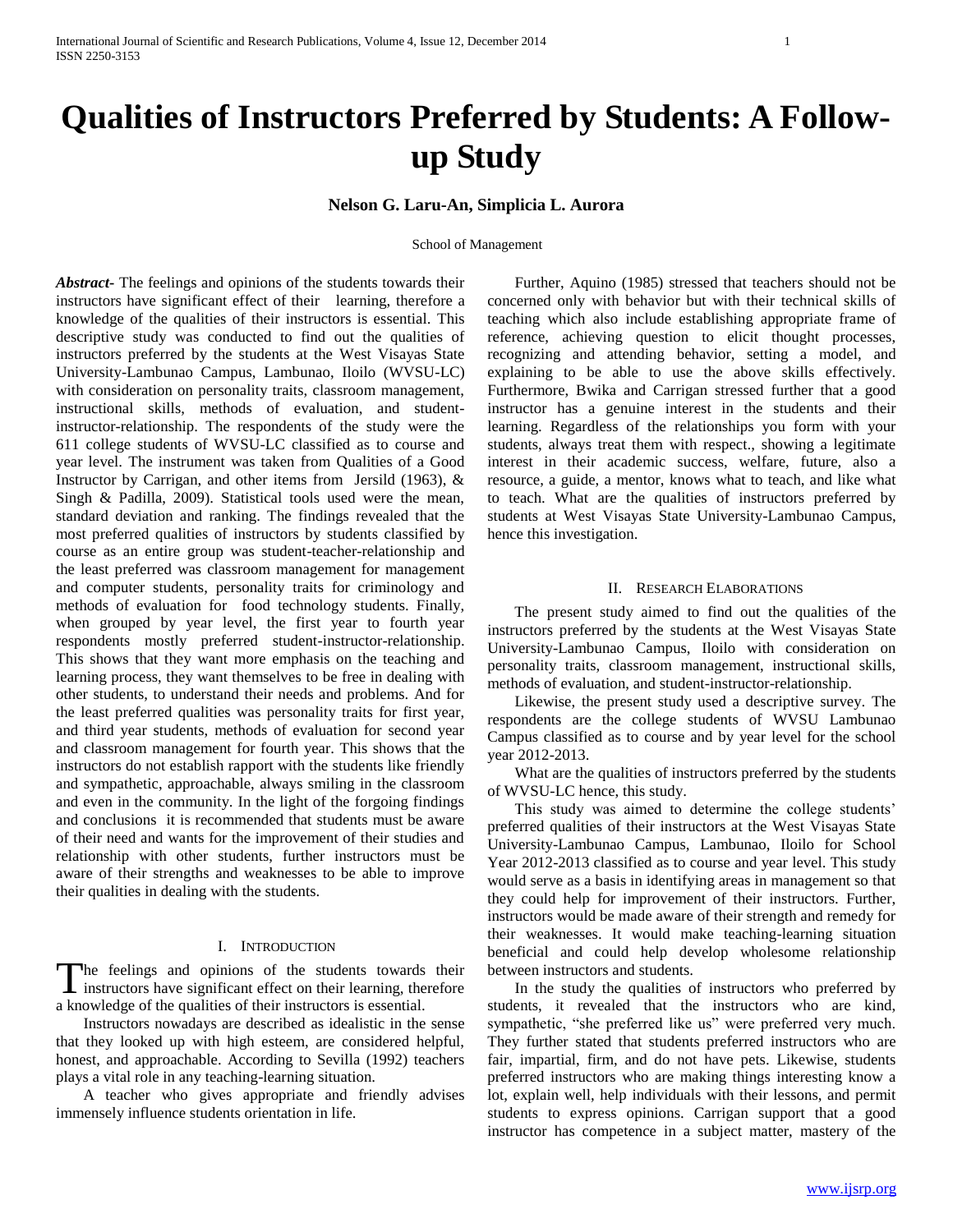techniques on instruction and evaluation, desire to teach, resourceful and creative, attentive, to trainee needs, has management techniques, a professional attitude, and ability to develop good personal relations. Furthermore, the top qualities of an effective teacher an instructor must have positive attitude, have prepared course materials, have organized plan of what and want teach, can explain complex ideas in simple ways, active, patient, fair, and with up-dated technologies. Carrigan emphasize that as an instructor, you know what to teach, like what to teach, and enjoy teaching with the students.

 This study covers the qualities of instructors preferred by students at the West Visayas State University Lambunao Campus for School Year 2012-2013. The qualities of instructors preferred by students are limited to personality traits, classroom management, instructional skills, methods of evaluation, and student-instructor-relationship.

 The respondents of this study were the randomly selected 611 college students in different schools enrolled at the West Visayas State University Lambunao Campus, during the School Year 2012-2013. As to course, the respondents included 101 (17%) Education; 136 (22%) Criminology; 81(13%) HRM, 79 (13%) ICT; 117 (19%) Industrial Tech., and 97 (16%) Food Tech. As to year level, 181 (29%) First Year, 151 (25%) Second Year, 150 (25%) Third Year, and 129 (21%) Fourth Year.

 The instrument used in the study was a questionnaire adopted from the qualities of good instructor by Carrigan and some items from Jersild (1963) and Singh and Padilla, 2009).

 The questionnaire consists of 36 items and requires the respondents to check the numerical weight corresponding to the selected responses based on their agreement to the items as follows (5 - Strongly Agrees,  $4 - \text{Agree}$ ,  $3 - \text{Uncertain}$ ,  $2 - \text{Quartain}$ Disagree, 1 - Strongly Disagree).

 The following scale and corresponding description were employed (4.21-5.00, Most Preferred; 3.41-4.20, Very Preferred; 2.61-3.40, Fairly Preferred; 1.81-2.60, Slightly Preferred; 1.00- 1.80, Least Preferred).

 To determine the qualities of instructors preferred by the students, the mean and standard deviation and ranking were used as basis of interpretation.

#### III. RESULTS

 Initially, the qualities of instructors preferred by college students grouped by course and year level were determined in

this research. The obtained mean scores, corresponding rank and standard deviations were used in the analysis and interpretation.

## *A. Qualities of Instructors Preferred by Students by Course*

 When classified by course, the findings revealed that education students most preferred qualities was methods of evaluation (*M*= 4.3759, SD=.4980 ) and the least preferred was classroom management (M =4.2763, SD =.4565), while the criminology students, most preferred qualities was studentteacher-relationship (M=4.3182, SD=.4902), and the least preferred qualities was personality traits (M=4.1912, SD=.4418 ).

 For HRM students, the most preferred qualities was personality traits (M=4.2484, SD=.4682) , and the least preferred was classroom management(M=4.1900, SD=.5995), while the computer technology students, most preferred qualities was instructional skills (M=4.0972, SD=.4412), and the least preferred qualities was classroom management (M=3.1907, SD=.5841 ).

 And for industrial technology students, most preferred qualities was student-instructor-relationship (M=4.5987, SD=.4648 ), and the least preferred qualities was classroom management (M=4.4769, SD=.6210), while the food technology students, the most preferred qualities was instructional skills  $(M=4.4117, SD=4910, )$  and the least preferred qualities was methods of evaluation (M=4.2723, SD=.5410 ). Table 1 reflects the data.

 The findings of the present study is supported by Carrigan which sated that as an instructor, it is your job to see that your students succeeds. This will often require going the extra mile and will involve more than reading. By paying attention to successful teaching, you will positively influence more of your students and have a much better time doing it. The results agrees with the findings of Gabucay (2005) and Carrigan. The findings of previous and present study suggests that the skills needed for effective teaching involve more than just expertise in an academic field. As an instructor, you be able to interact with people and help them understand a way of looking at the world. A good instructors have several qualities in common. Must have positive attitude, patient with students and assess their teaching on a regular basis, They must adjust their teaching strategies to fit the students and the materials and recognize that students learn in different ways.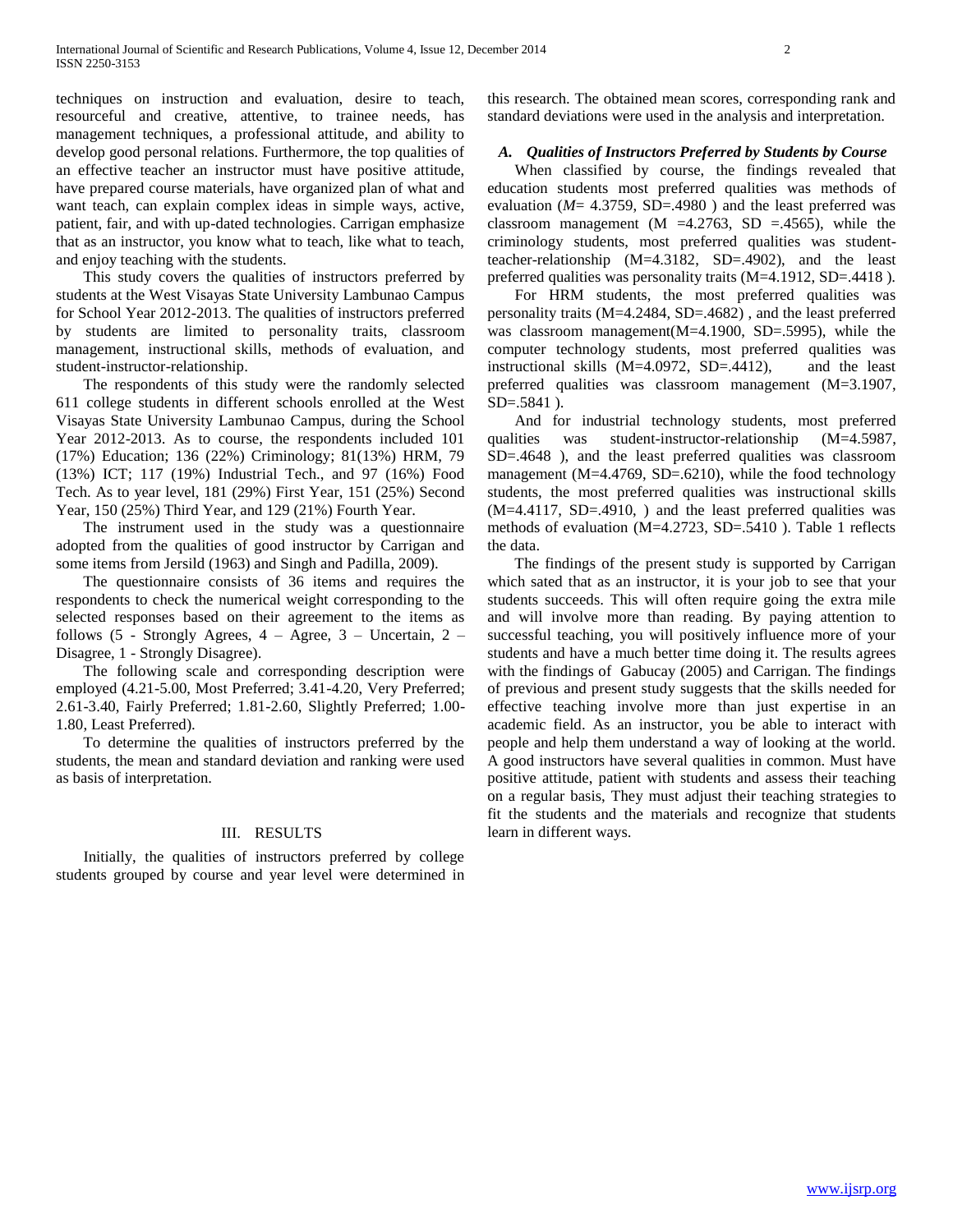| <b>Course</b>                      | <b>Most</b><br>Least<br><b>Preferred</b><br>$\mathbf{\mathbf{\&}$<br><b>Qualities</b> | <b>Mean</b>      | Rank   | <b>SD</b>    |
|------------------------------------|---------------------------------------------------------------------------------------|------------------|--------|--------------|
| A. Educatio<br>n                   | Methods of Evaluation<br><b>Classroom Management</b>                                  | 4.37<br>4.27     | 1<br>5 | 0.49<br>0.45 |
| Criminol<br><b>B.</b><br>ogy       | Student-Instructor-Relationship<br><b>Personality Traits</b>                          | 4.31<br>4.19     | 1<br>5 | 0.49<br>0.44 |
| <b>HRM</b><br>$\mathcal{C}$        | <b>Personality Traits</b><br><b>Classroom Management</b>                              | 4.24<br>4.19     | 1<br>5 | 0.46<br>0.59 |
| D. ICT                             | <b>Instructional Skills</b><br><b>Classroom Management</b>                            | 4.09<br>3.91     | 1<br>5 | 0.44<br>0.58 |
| $E_{\rm c}$<br>Industrial<br>Tech. | Student-Instructor-Relationship<br><b>Classroom Management</b>                        | 4.5987<br>4.4769 | 1<br>5 | 0.46<br>0.60 |
| $F_{\rm c}$<br>Food<br>Tech.       | <b>Instructional Skills</b><br>Methods of Evaluation                                  | 4.41<br>4.27     | 1<br>5 | 0.49<br>0.54 |

**Table 1. Qualities of Instructors Most and Least Preferred Students by Course**

# *Legend:*

| <b>Scale</b>  | <b>Description</b>        |
|---------------|---------------------------|
| $4.21 - 5.00$ | <b>Most Preferred</b>     |
| 3.41-4.20     | Very Preferred            |
| $2.61 - 3.40$ | <b>Fairly Preferred</b>   |
| $1.81 - 2.60$ | <b>Slightly Preferred</b> |
| $1.00 - 1.80$ | <b>Least Preferred</b>    |

B. Qualities of Instructors Preferred by College Students by Year Level

 When college students classified by year level, the first year to fourth students preferred students-instructor-relationship (M=4.4157, SD=.5112) and the least preferred was personality traits for first year and third year, and methods of evaluation for second year, personality traits for third year, and classroom for fourth year. Table 2 reflect the data.

 The findings that as an instructor as a professional needs both self-respect and respect for the profession Everything an instructors says and does as well as the manner in which it is done reflects professional attitude. Importantly, the relation between instructors and their heads need to be cordial.

 The results agrees with the findings of Gabucay (2005), and Carrigan that instructor , student and supervisors need to get along and relate to each other well. Equally importance in relation between instructors and their heads need to be cordial.

 Findings of previous and present study suggests that an instructor has the proper professional attitude continually boost the teaching-learning environment which is conducive to the acquisition of knowledge and skills. An instructor must have sympathetic understanding of the students' problems and deals fairly with each individual. The instructor should always be ready and willing to beyond the immediate call of duty.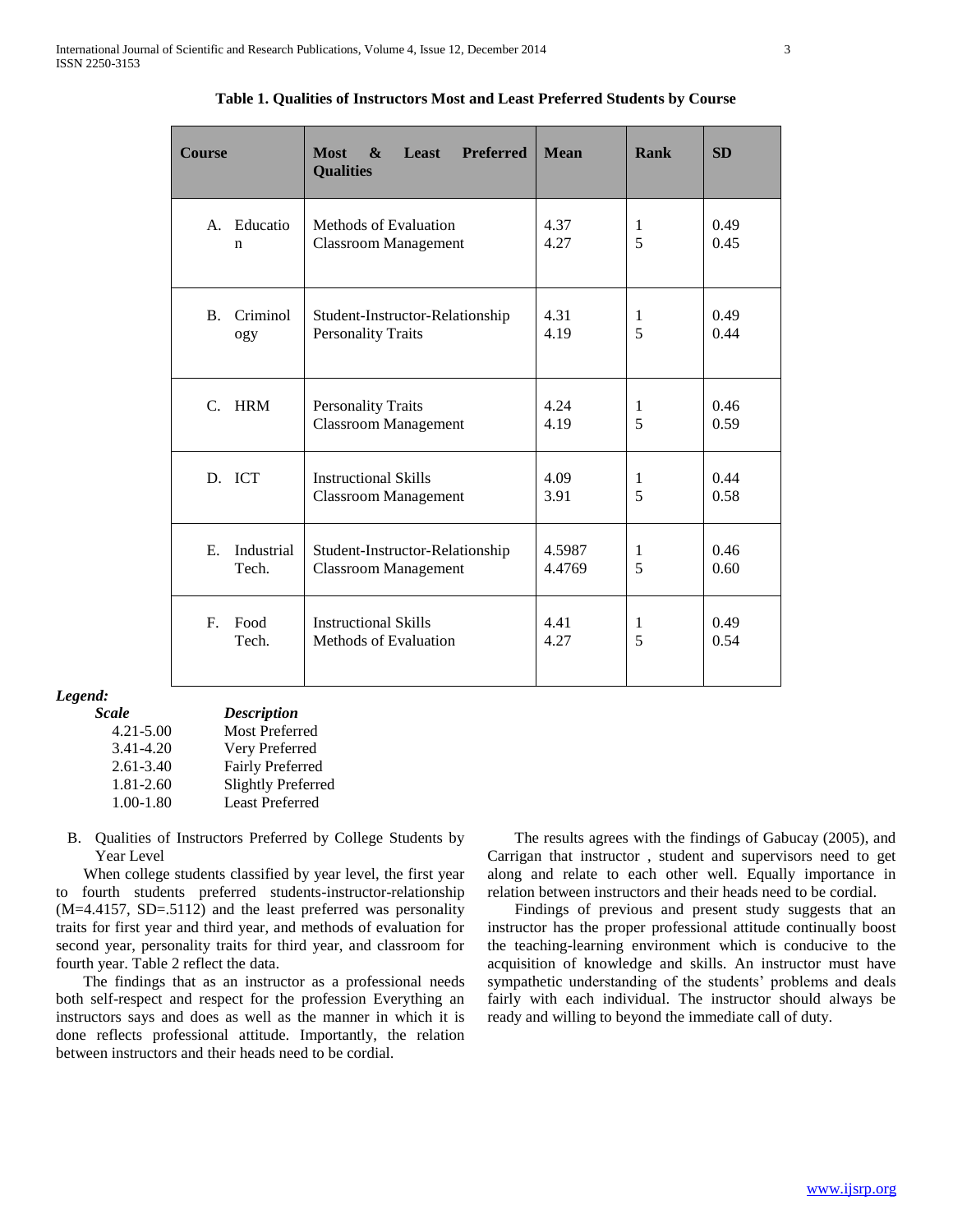| <b>Year Level</b> |                                                                | Mean         | Rank           | <b>SD</b>    |
|-------------------|----------------------------------------------------------------|--------------|----------------|--------------|
| First Year        | Student-Instructor-relationship<br><b>Personality Traits</b>   | 4.29<br>4.22 | $\mathfrak{D}$ | 0.52<br>0.42 |
| Second Year<br>B. | Student-Instructor-Relationship<br>Methods of Evaluation       | 4.36<br>4.30 | $\mathfrak{D}$ | 0.54<br>0.52 |
| Third Year        | Student-Instructor-relationship<br><b>Personality Traits</b>   | 4.43<br>4.13 | 5              | 0.52<br>0.45 |
| D. Fourth Year    | Student-Instructor-relationship<br><b>Classroom Management</b> | 4.57<br>4.13 |                | 0.45<br>0.96 |

**Table 2. Qualities of Instructors Most and Least Preferred by College Students by Year Level**

#### *Legend:*

| <b>Scale</b>  | <b>Description</b>        |
|---------------|---------------------------|
| $4.21 - 5.00$ | <b>Most Preferred</b>     |
| 3.41-4.20     | Very Preferred            |
| $2.61 - 3.40$ | <b>Fairly Preferred</b>   |
| 1.81-2.60     | <b>Slightly Preferred</b> |
| $1.00 - 1.80$ | <b>Least Preferred</b>    |

## IV. CONCLUSIONS

 The most prevailing quality of instructors preferred by students when classified as to course and year level was studentinstructor-relationship with their studies. This shows that they want more emphasis on the teaching and learning process. Likewise, they want themselves to be free in dealing with other students, to understand their needs and problems.

 Finally, the least preferred quality was personality traits. This simply shows that instructors do not establish rapport with the students like friendly and sympathetic, approachable, always smiling, and others while in the classroom or in the campus and even in the community.

#### **REFERENCES**

- [1] Aquino, G. (1985). Educational psychology. Philippines R.M. Garcia Publishing House.
- [2] Bwika. Trainers' Handbook: http://collection.infocollections.org/ukedu/uk Retrieved, November 2, 2014.
- [3] Carrigan, S. Qualities of good instructor: http//www.fireengineering.com/articles/printvolume-158/issue.
- [4] Gabucay, J. (2000). Qualities of teachers in the District of Bingawan, Bingawan, Iloilo. Lambunao Institute of Science and Technology

now, West Visayas State University- Lambunao Campus, Lambunao, Iloilo.

- [5] Sigh, R. & Padilla, C. (2009). Innovative teaching and evaluation. National Bookstore: Mandaluyong City.
- [6] Sivilla, C., J. Ochave, T. Punsalan, B. Regala, G. Uriarte (1992). Research methods. Rex Book Store, Quezon City.
- [7] Trainer's Hand Book. http://collection.infocollection.org. Retrieved November 2, 2014.
- [8] Top Qualities of an Effective Teacher.<br>https://cndls.georstown.edu/atprogram. Retrieved November 2, https://cndls.georstown.edu/atprogram. Retrieved 2014.

#### **AUTHORS**

**First Author** – Nelson G. Laru-an, Ed. D.- Study Leader, Associate Professor, Former Dean, Graduate School 1995-2011 Director, School of Management November 2011 to present West Visayas State University-Lambunao Campus, Lambunao, Iloilo, Philippines, Telephone No. 349-2006 loc 123, 533-8053, Mobile No. 0919-7411-527, Email Address:wvsulc.som@gmail.com

**Second Author** – Simplicia L. Aurora, Ed. D.- Member (Researcher), Associate Professor, Former Director, School of

Management, Tel. No. 349-2006, 533-8053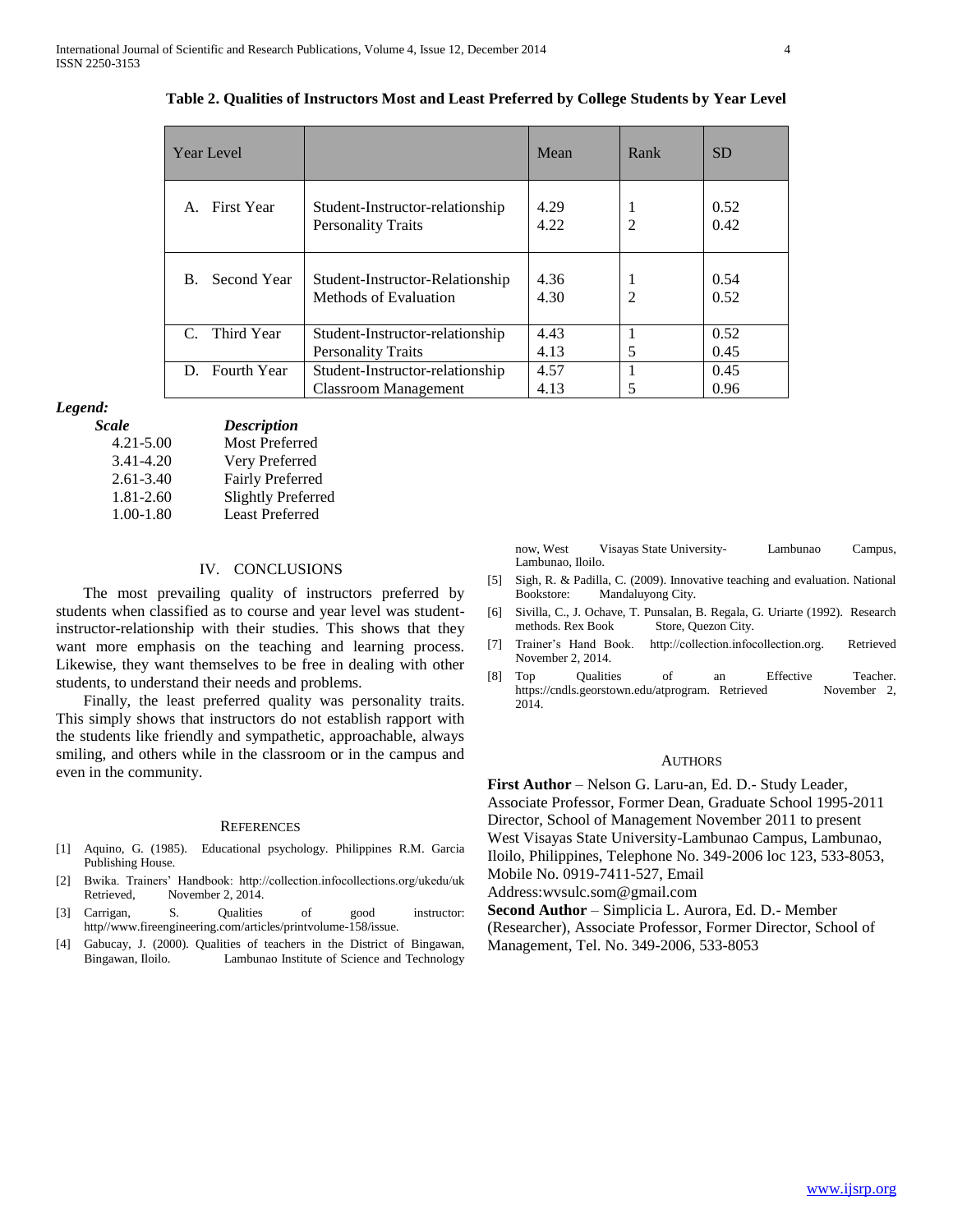### Questionnaire for the Students

Dear Students:

I am presently conducting a study entitled "Qualities of Instructors Preferred by the Students".

In this connection, I am requesting you to answer all the items below as best as you can. Your honest answer to every statement in this questionnaire is very important to the success of this endeavor.

Please be assured that your answer to every statement will be treated with strict confidentiality. This will not affect your performance ratings. The data gathered will be used purposely for the research.

## **(SGD.) NELSON G. LARU-AN, Ed. D.**

Researcher

Part I. Directions: Please indicate by filling the blank or by checking the appropriate space after the information asked for.

1. Course: \_\_\_\_\_\_\_\_\_\_\_\_\_\_ Year: \_\_\_\_\_\_\_\_\_\_\_\_\_\_\_

Part II. Please check the items of the personal and professional qualities of College Instructor: 5 for the most preferred, 4 for very preferred, 3 fairly preferred, 2 for slightly preferred, and 1 for least preferred on the space provided.

#### **A. Personality Traits Responses**

| 1. Ability to stimulate interest                           | 54321 |
|------------------------------------------------------------|-------|
| 2. Provision for individual differences                    | 54321 |
| 3. Attention to students while reciting                    | 54321 |
| 4. Appreciative attitudes by teachers' comments and smiles | 54321 |
| 5. Enjoys a good joke                                      | 54321 |
| 6. Neatly groomed                                          | 54321 |
| 7. Well-modulated voice                                    | 54321 |
| 8. Healthy                                                 | 54321 |
| 9. Always smiling                                          | 54321 |
| 10. Good personal appearance                               | 54321 |

## **Responses**

## **B. Classroom Management**

|    |    | Starts conducting a lesson when the room is in good order                        | 54321 |       |
|----|----|----------------------------------------------------------------------------------|-------|-------|
|    | 2. | Has definite seating arrangement                                                 | 54321 |       |
|    | 3. | Can maintain good discipline                                                     | 54321 |       |
|    |    | 4. Resourceful and has initiative to handle problems that arise in the classroom |       | 54321 |
|    |    | 5. Does not allow students to go in $\&$ out while the lesson is going on        |       | 54321 |
| C. |    | <b>Instructional Skills</b>                                                      |       |       |
|    |    | Knowledge of the subject matter                                                  | 54321 |       |
|    |    | Explains the lesson well                                                         | 54321 |       |